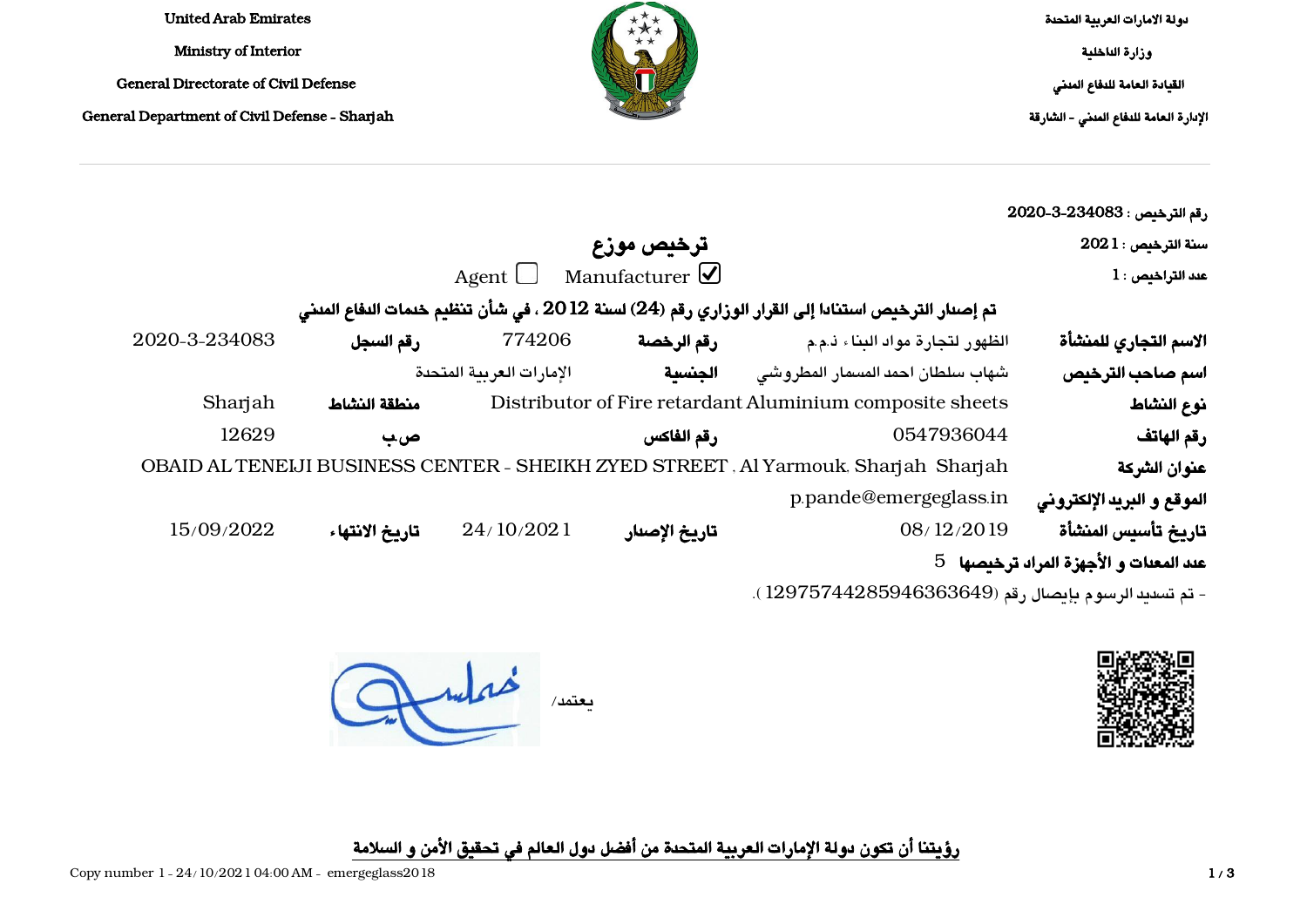Emirates Arab United Ministry of Interior General Directorate of Civil Defense General Department of Civil Defense - Sharjah دولة الامارات العربية المتحدة وزارة الداخلية القيادة العامة للدفاع المدني الإدارة العامة للدفاع المدني - الشارقة

رقم الترخيص : 2020-3-234083 الاسم التجاري للمنشأة : الظهور لتجارة مواد البناء ذ.م.م سنة الترخيص : 2021 Manufacturer Agent

 $\, {\bf 1} \,$ عدد التراخيص

: Name of theManufacturer : عرض ش ذ م م : theManufacturer of theManufacturer اميرج ميتل اندستري ش ذ م م : theManufacturer of .No licence No. of theManufacturer :

اسم المختبر الصادر للشهادة تاريخ انتهاء قيد رقم شهادة السلامة م | اسم المعدة/المواد/النظام الاسم التجاري | بلد الصنع | اسم المصنع | رقم قيد الوكالة الوكالة THOMAS BELL lwright UAE TBW0300650 15/09/2022 774206 EMERGE METAL INDUSTRY LLC **United Arab** The exterior : Plate of aluminum Emerge U.K FR Plus Emirates composite 1 رقم الموديل : Emerge UK FR plus - Fire Retardant Aluminium composite sheets - 4mm THOMAS BELL ,WRIGHT  $IIAF$ TBW0300513&TBW0300686 15/09/2022 774206 EMERGE METAL INDUSTRY LLC **United Arab** The exterior : Plate of aluminum Emerge U.K FRA2 Emirates composite 2 رقم الموديل : Emerge UK FRA2 - Fire retardant Aluminium composite sheets - 4mm thickness THOMAS BELL lwright UAE TBW0300651 15/09/2022 774206 EMERGE METAL INDUSTRY LLC **United Arab** The exterior : Plate of aluminum Emerge U.K FRA2 Emirates composite 3 رقم الموديل : Emerge UK FR A2 - Fire Retardant Aluminium composite sheets

1 . يعتبر الموزع مرخص من قبل الإدارة العامة للدفاع المدني- Sharjah و يحق له مزاولة نشاطه في إمارة Sharjah فقط، استنادا إلى قرار مجلس الوزاري رقم (24) لسنة 2012 في شأن تنظيم خدمات الدفاع المدني ملاحظة: للائحة التنفيذية رقم (213) لسنة 2017 ، و لا يحق مزاولة أنشطته في باقي الإمارات إلا بعد استخراج ترخيص موزع من قبل الإدارات العامة ذات الاختصاص بكل إمارة. 2 . إبلاغ الإدارة العامة للدفاع المدني في حالة تغيير أو تعديل في البيانات المتعلقة في الترخيص الصادر من قبل الإدارة العامة للدفاع المدني.

رؤيتنا أن تكون دولة الإمارات العربية المتحدة من أفضل دول العالم في تحقيق الأمن و المعالمة في تحقيق ا يعتمد/

Copy number  $1 - 24/10/202104.00$  AM  $\cdot$  emergence of  $2/3$